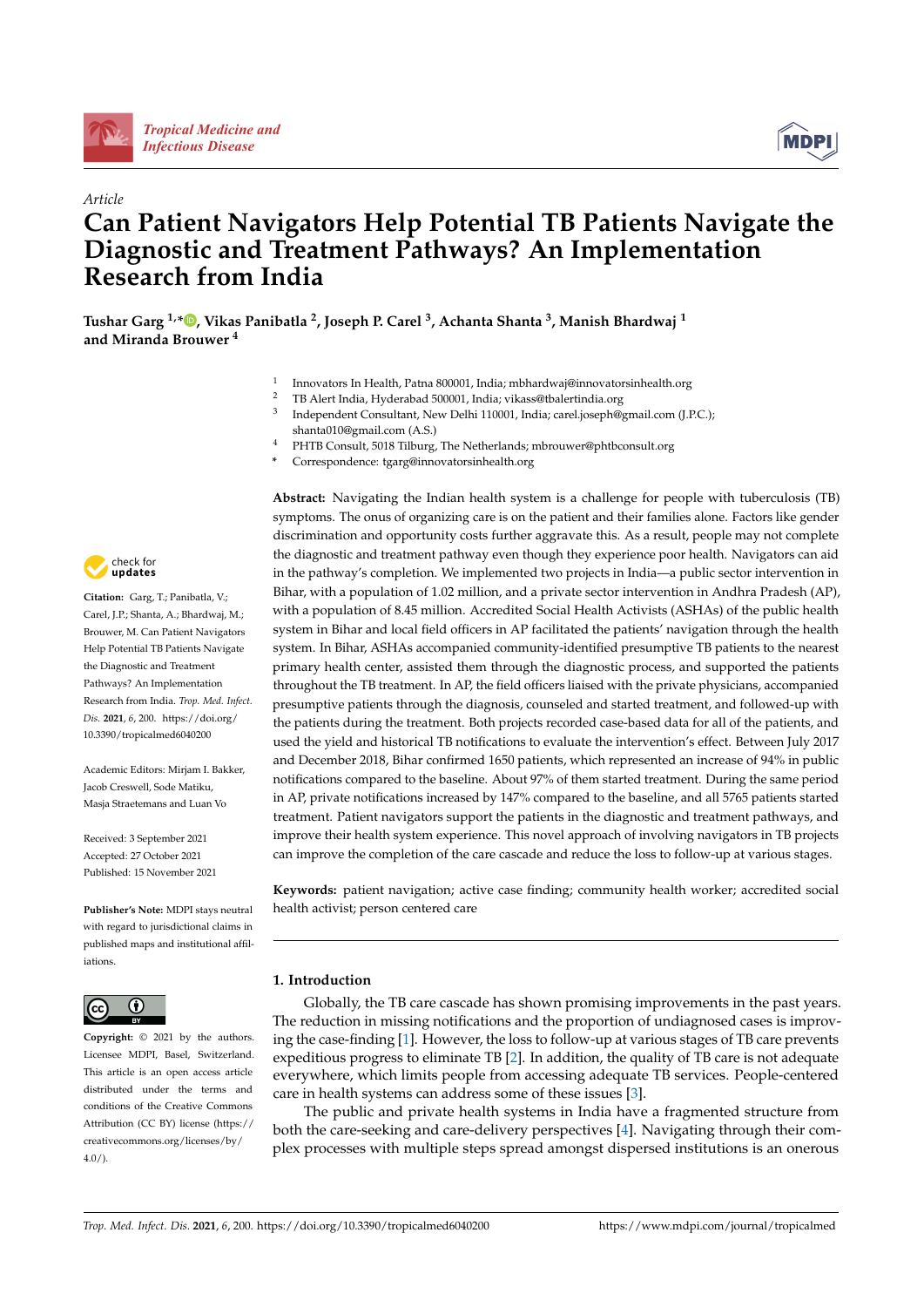exercise [5]. Even when patients access such services under one common roof at a health center, it is their responsibility to organize the care. In the long duration of TB care, patients face these challenges during both diagnosis and treatment. Diagnosis requires visiting multiple sites for different tests, and repeated visits to the diagnostic centers and the consulting physician [6,7]. The treatment phase involves repeated visits for directly observed treatment if it is not organized in the community, as well as several medical monitoring visits [8]. Furthermore, patients face problems outside the health system. Patients brave social challenges like stigma, gender discrimination and patriarchy; structural barriers like the unavailability of transport; and financial impediments like opportunity costs and the steep financial costs of healthcare [9–15].

Patient navigators hold a promise for solving some of these challenges, and for eventually improving a patient's experience of TB care [16,17]. They can lower social, economic, knowledge, and health system barriers [18,19]. Experience from specialties with complex and prolonged treatment suggests their utility in improving patient care [20,21]. In the Indian context, community health workers (CHW) can serve as patient navigators [22]. We implemented two TB projects in India with CHWs as patient navigators, closing the gap between the health system and communities, which is an innovative approach in our settings.

The aim of this paper is to describe our experience with CHWs as patient navigators to improve TB care in both public and private sector TB projects in India.

# **2. Methods**

We implemented two TB projects in partnership with the National TB Elimination Program (NTEP) for patients seeking care in the public and the private sector in two different states of India. Both projects had various interventions across the TB care cascade. Community health workers (CHW) formed the backbone of the interventions, and supported the organization of the patient care.

#### *2.1. Study Design*

We conducted a retrospective analysis to study the effects of the intervention over 15 months between July 2017 and December 2018. Our study built on the TB REACH framework to evaluate case-finding implementations [23].

#### *2.2. Project Details*

#### 2.2.1. Public Sector project

# Study Setting

We implemented the project in three blocks of the Samastipur district in Bihar, India. Together, the Bibhutipur, Ujiarpur and Sarairanjan blocks have a combined population of 1,021,483. Nearly 87% of the population is rural, and agriculture is the chief occupation of 55% of the population [24]. The literacy rate is 64%, and the female literacy rate is lower by 20%. The highest earning member in 70% of the households earns less than INR5000 [25].

The infant mortality rate and maternal mortality ratios are 53 per 1000 live births and 280 per 100,000 live births, respectively [26]. Only 10% of the pregnant women in the district undergo all four antenatal checkups, and 73% deliver in a health facility [27].

Each block has a health center, which serves as a Basic Management Unit (BMU) in the NTEP, with four operational designated microscopy centers (DMC). A Senior Treatment Supervisor (STS) manages each BMU, and laboratory technicians run the DMCs. The public sector case notification and pre-treatment loss to follow-up in the district in 2017 was 55 per 100,000 population and 25%, respectively [28]. The treatment success rate for patients notified in 2017 in the public sector in the district was 75% [29].

#### Intervention

The key intervention comprised community-based active case finding and treatment support using CHWs called Accredited Social Health Activists (ASHA). The ASHAs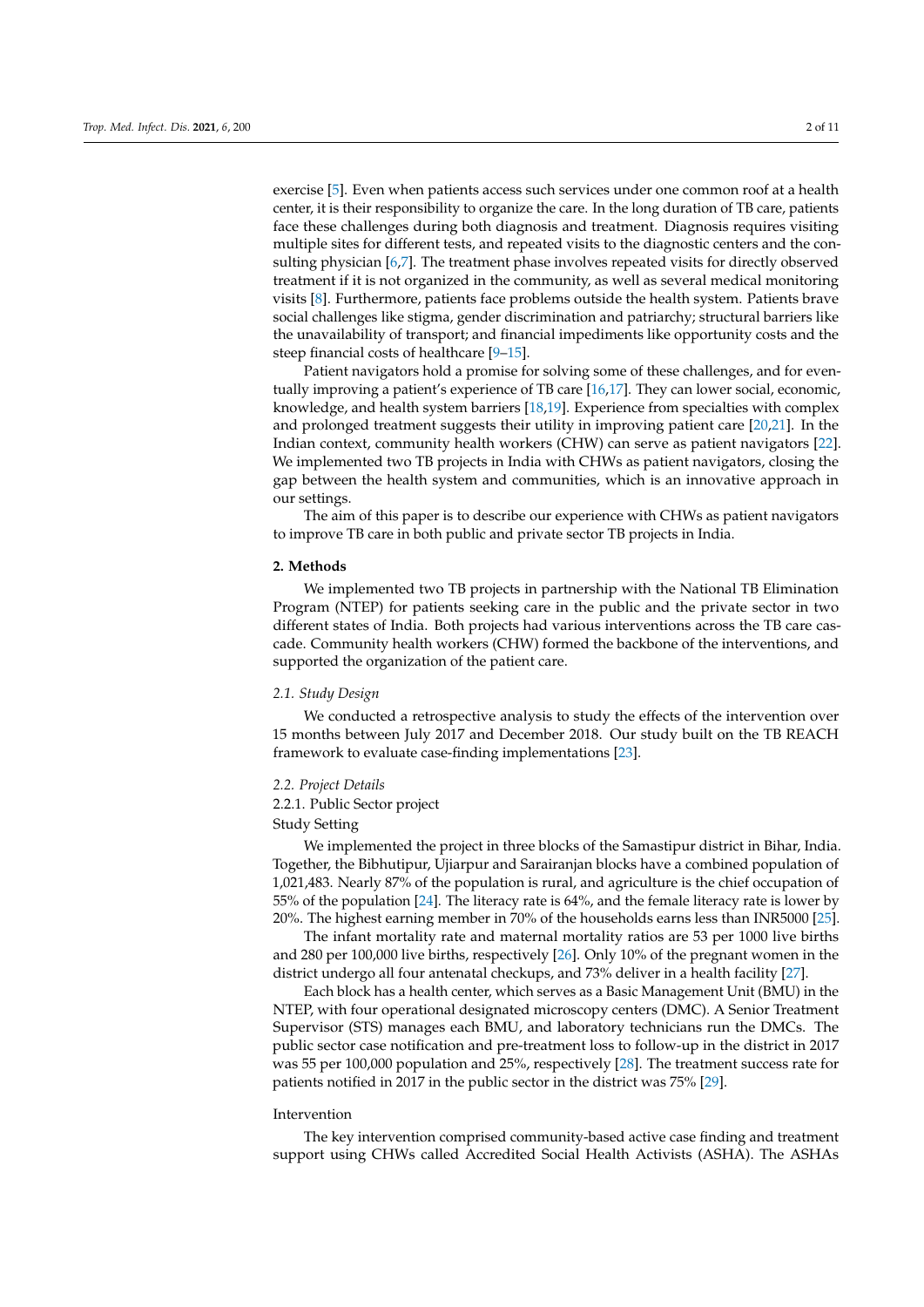were supported by field coordinators (FC), with each FC covering a catchment of 50,000 of the population, serviced by 35-35 ASHAs. A block coordinator supported 6-7 FCs each. A team of project managers supervised the overall project. The ASHAs received an activity-based incentive, whereas the project staff received a fixed salary comparable to the corresponding position in the public health system. Each level was supervised and supported through regular weekly and monthly meetings that focused on routine reporting and training, and project review, respectively. The project staff interfaced with the corresponding officials in the national TB program regularly. The organizational details have been described previously [30].

The trained ASHAs identified and listed people eligible for screening (called referrals) while performing their routine work in the community, of which they have a comprehensive understanding of the health status. The project's field coordinator then screened the people referred for the following TB symptoms: a cough of  $\geq$  weeks or a productive cough, any instance of hemoptysis in the last 6 months, any instance of chest pain in the last 1 month, a fever of  $\geq$  weeks, night sweats for  $\geq$  weeks, severe weight loss in the last 3 months, and swelling in a lymph node. A presumptive TB person had at least one symptom on the screening.

The ASHA accompanied all of the presumptive people to the health center for a physician consultation, sputum microscopy and a chest X-ray (CXR), for which the presumptive people received a transport allowance. The ASHA also screened any person referred by the rural medical practitioners (RMP, an informal provider). If the microscopy was positive or the CXR was abnormal, we used a GeneXpert test. Furthermore, if both the microscopy and GeneXpert were normal, the physician could also order a GeneXpert based on the clinical presentation. For extra-pulmonary TB, the physician could request additional diagnostics such as ultrasonography, fine-needle aspiration and cytology, or a bone X-ray. Based on the results of the diagnostic tests, the physician diagnosed TB, notified the patient, and, subsequently, initiated treatment.

The ASHA received the drugs from the STS and undertook the initial home visit for the treatment initiation and counseling with the patient and the family at their home. Consecutively, the ASHA delivered the drugs to the patients each month, monitored for adverse effects, ensured adherence and the follow-up examination, and maintained the records. All of the diagnostics and treatment were free of cost to the patient, and the ASHAs supported the patients at each step in this care pathway as an advocate, advisor, and counselor. Within the project, for each confirmed case of TB, the ASHA received INR200 (USD3; USD1 = INR67) for the referral and INR300 (USD5) for supporting their diagnosis. Furthermore, they received INR1000 (USD15) for supporting the treatment of each TB patient.

# 2.2.2. Private Sector Project

#### Study Setting

We implemented the project in two BMUs each in the Chittoor and Kurnool districts of Andhra Pradesh, India. The combined population of the study area was 4,242,283, with a 20% urban population [24]. The literacy rate was 77%. The infant mortality rate per 1000 live births and the maternal mortality ratio per 100,000 live births in the region were 29 and 74, respectively [31,32].

The NTEP had a similar structure, as explained above. The private case notification rate per 100,000 of the population in the study region was 43 in 2017 [28]. The treatment success rate was 95% in the private sector for patients diagnosed in 2017 [29].

#### Intervention

The purpose was to increase the case-finding in the private sector by screening more patients for TB, improving diagnosis, and notifying the TB patients. The project established five diagnostic hubs in the existing private diagnostic centers which were preferred by the private providers and equipped with florescent microscopy and GeneXpert. In addition,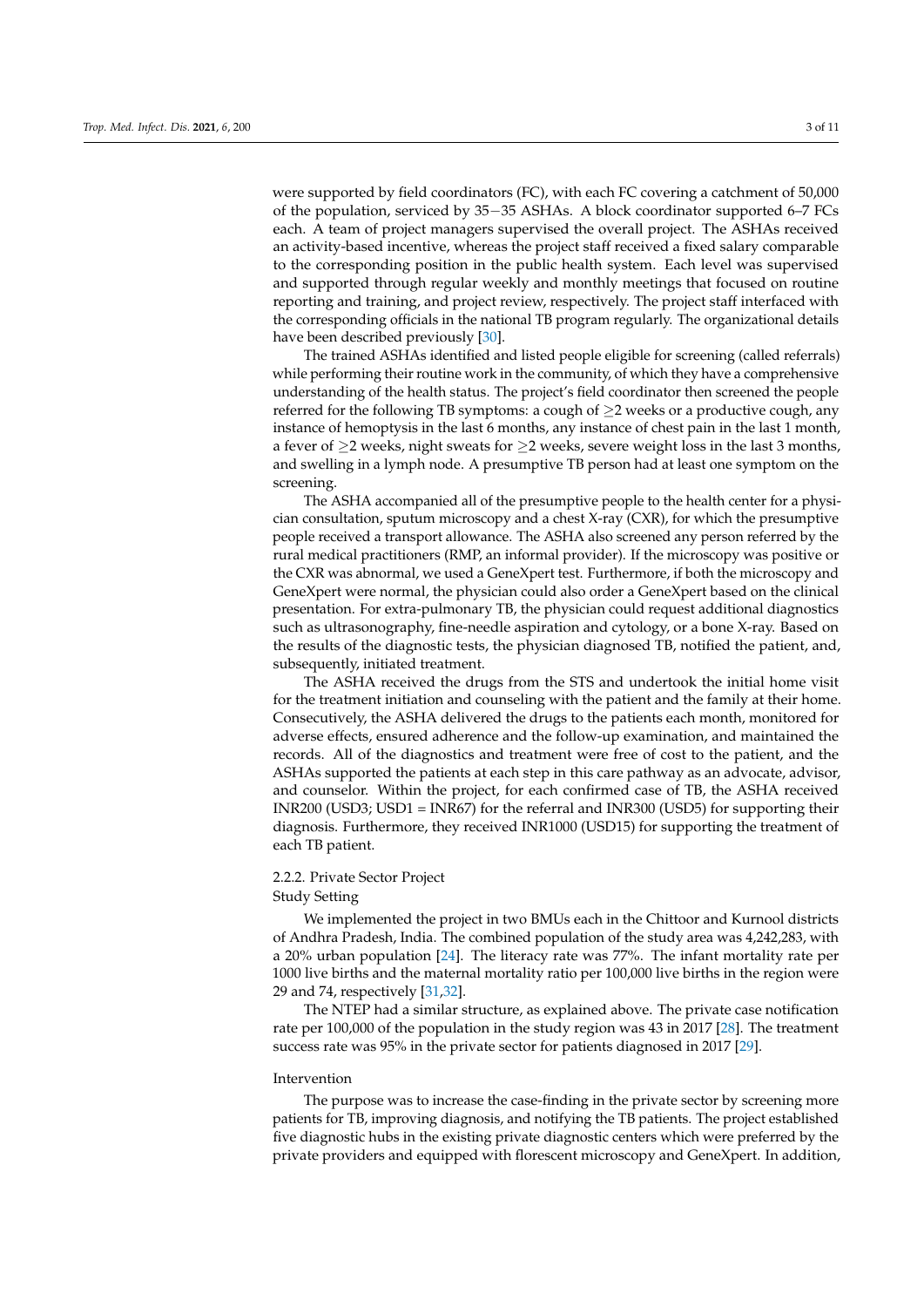Community Health Workers (CHW) liaised with the private providers to ensure data collection and referral to the diagnostic hub. For every 25–50 private providers, one CHW handled the follow-up and coordination. The CHWs were paid INR100 (USD1.5) as an incentive per referred presumptive person if that person presented at the diagnostic hub. For a subsequent TB diagnosis and notification by the provider, the incentive for the CHW was INR200 (USD3). All of the CHWs in a district were monitored by District Coordinators, who were paid staff on a par with the Senior Treatment supervisors (STS) in the NTEP. One Project Manager coordinated with 2 district coordinators. Supportive supervision was provided through regular field visits and fortnightly and monthly reviews.

The project mapped the private providers within the area of each diagnostic hub, and established a partnership. The providers identified people with presumptive TB based on symptoms, and advised them to be tested at their designated hub. The CHW at the clinic entered the referral information, issued a referral slip, and guided the people to the hub. In case the CHW was at a different health facility, the provider's assistant contacted the CHW for the completion of this process. The people with presumptive TB provided a sputum sample at the diagnostic hub for smear microscopy. The patients also had a CXR at the diagnostic hub or at the providers' radiology facility of choice.

The project established a socio-business model for GeneXpert testing in which private providers could order one free GeneXpert test for every 2–3 paid GeneXpert tests, each costing INR1800 (USD27). The CHW informed the provider of the test results and facilitated a patient with a confirmed TB diagnosis to visit the provider for treatment initiation if they received treatment from the private provider. The CHW linked the patients to NTEP for initiation if they preferred to receive the treatment in the public sector. The CHW notified the case to NTEP. The CHW followed up with the patients through phone calls and monitored the adherence. In addition, the project also incentivized the providers to notify the patients diagnosed with TB who did not have their diagnosis established through the diagnostic hub, with INR75 (USD1) and INR100 (USD1.5) for each clinically diagnosed and microbiologically confirmed case, respectively. The CHWs also received performance-linked remuneration.

## *2.3. Data Collection*

TB REACH projects report baseline and quarterly data through an online platform, which includes both the project and NTEP data. The project data, called process indicators, follows the pathway of care as described by Blok et al [23]. We extracted the process indicators of the project, the NTEP notification data, and narratives from the quarterly reports of both of the projects.

We collected data on number of referrals, people screened, people identified with TB symptoms or presumptive TB cases, presumptive TB cases tested for TB, people identified with TB, people with microbiologically confirmed TB (Bac+), TB patients who started on treatment, and TB patients successfully treated. We accessed disaggregated notification data collected by the NTEP. We also extracted project narratives, which included project progress, a description of the activities, the interpretation of the quarterly data, and challenges in implementation.

#### *2.4. Analysis*

We used Microsoft Excel 2016®for the data analysis. The process indicators were used to build the pathway of care. Furthermore, we derived the pre-diagnostic loss to follow-up (PDLFU), the proportion of Bac+ cases, and the pre-treatment loss to followup (PTLFU). The PDLFU was the proportion of presumptive TB cases not tested for TB, and PTLFU was the proportion of people identified with TB who did not initiate TB treatment. We compared the NTEP notification rates with the historical rates. We used the project narrative to identify the implementation challenges and the solutions proposed. We analyzed the subsequent reports to assess whether the proposed solutions resolved the challenge.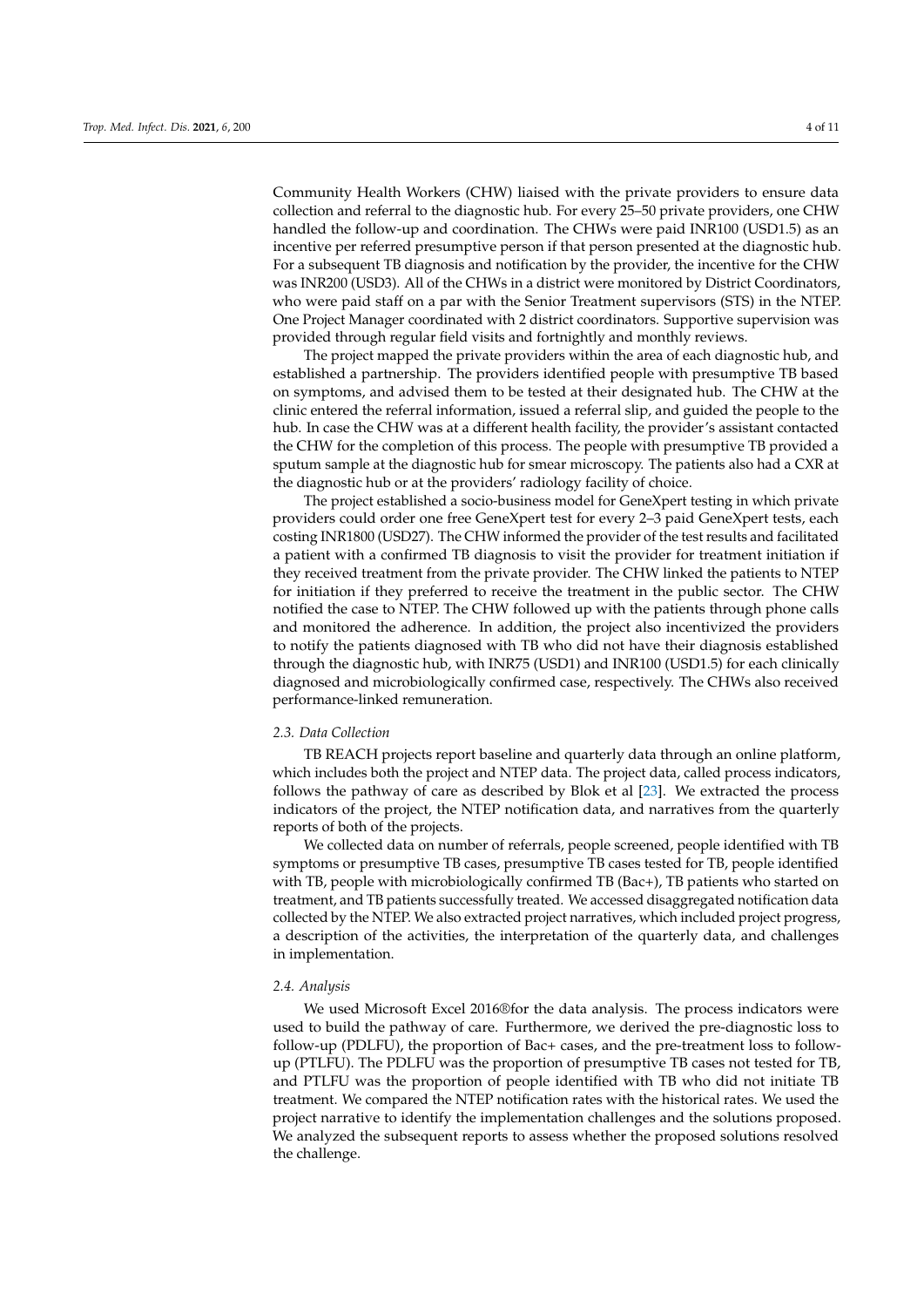#### **3. Result**

# *3.1. Public Sector Project*

Between July 2017 and December 2018, the project reported 16,094 screenings. The screenings resulted in 14,832 presumptive TB cases, and 58% of those were tested for TB. A total of 1650 cases were diagnosed with TB, out of which 54% were microbiologically confirmed diagnoses. About 97% of the confirmed patients initiated TB treatment, and 95% completed treatment successfully. The pre-diagnostic loss to follow-up (PDLFU) and pre-treatment loss to follow-up (PTLFU) were 42% and 3%, respectively (Table 1). These activities resulted in an increase in all-form and microbiologically confirmed TB notifications of 94% and 79% in the public sector, respectively (Table 2) (Figure 1).

**Table 1.** Outcome in the public project between July 2017 and December 2018.

|                                                             |                | 2017  |                |                |                |      |        |
|-------------------------------------------------------------|----------------|-------|----------------|----------------|----------------|------|--------|
| <b>Indicators</b>                                           | Q <sub>3</sub> | Q4    | Q <sub>1</sub> | Q <sub>2</sub> | Q <sub>3</sub> | Q4   | Total  |
| Number of people screened                                   | 1964           | 2846  | 3431           | 2993           | 3187           | 2483 | 16,904 |
| Number of people identified with TB symptoms                | 1590           | 2539  | 3126           | 2641           | 2817           | 2119 | 14,832 |
| Number of people identified with TB symptoms tested for TB  | 861            | 1468  | 1933           | 1603           | 1597           | 1161 | 8623   |
| Number of people with microbiologically confirmed TB (Bac+) | 137            | 144   | 184            | 172            | 147            | 104  | 888    |
| Number of people diagnosed with TB (all forms)              | 284            | 302   | 324            | 327            | 256            | 157  | 1650   |
| Number of Bac+ TB patients started on treatment             | 135            | 142   | 180            | 162            | 143            | 100  | 862    |
| Number of all forms TB patients started on treatment        | 279            | 296   | 316            | 311            | 250            | 148  | 1600   |
| Number of Bac+ TB patients successfully treated             | 130            | 127   | 172            | 149            | 134            | 87   | 799    |
| Number of all forms TB patients successfully treated        | 273            | 279   | 308            | 293            | 235            | 131  | 1519   |
| % tested of those with TB symptoms                          | 54%            | 58%   | 62%            | 61%            | 57%            | 55%  | 58%    |
| Pre-treatment lost to follow-up (All Forms)                 | 2%             | $2\%$ | $2\%$          | 5%             | 2%             | 6%   | 3%     |
| Treatment Success Rate (All Forms)                          | 98%            | 94%   | 97%            | 94%            | 94%            | 89%  | 95%    |

Notes: Bac+, microbiologically-confirmed cases.

**Table 2.** Notifications in the National TB Elimination Program in the public project intervention area between January 2016 and December 2018.

|                                 | <b>Historical Baseline Notifications</b> |      |                |     |           |                |      | <b>Implementation Period Notifications</b> |           |                |                |     |            |                     |
|---------------------------------|------------------------------------------|------|----------------|-----|-----------|----------------|------|--------------------------------------------|-----------|----------------|----------------|-----|------------|---------------------|
| <b>TB Case</b>                  | 2016                                     |      |                |     | 2017      |                | 2017 |                                            |           |                | 2018           |     | Additional | Change from         |
|                                 | <b>O1</b>                                | O2   | O <sub>3</sub> | O4  | <b>O1</b> | Q <sub>2</sub> | Q3   | Q4                                         | <b>O1</b> | O <sub>2</sub> | O <sub>3</sub> | O4  | Cases      | <b>BASELINE</b> (%) |
| All Forms                       | 141                                      | 170. | 121            | 100 | 116       | 131            | 228  | 266                                        | 283       | 304            | 292            | 136 | 730        | 94%                 |
| Microbiologically-<br>confirmed | 66                                       | 66   | 59             | 44  | 55        | 50             | 74   | 97                                         | 98        | 142            | 110            | 86  | 267        | 79%                 |

Note: The additional cases are the difference between the implementation period and the historical baseline notifications.

#### *3.2. Private Sector Project*

The project reported 12,041 presumptive TB cases between July 2017 and December 2018, which were all tested for TB. A total of 2403 cases were diagnosed with TB, out of which 91% were microbiologically confirmed cases. An additional 3362 patients were notified to the NTEP through the notification incentivization (Table 3). These activities resulted in an increase in all-form TB notifications of 6% in the public sector and 147% in the private sector (Table 4) (Figure 2). As shown in Figure 2, the numbers were reduced in the last quarter of the project due to reduced project activities.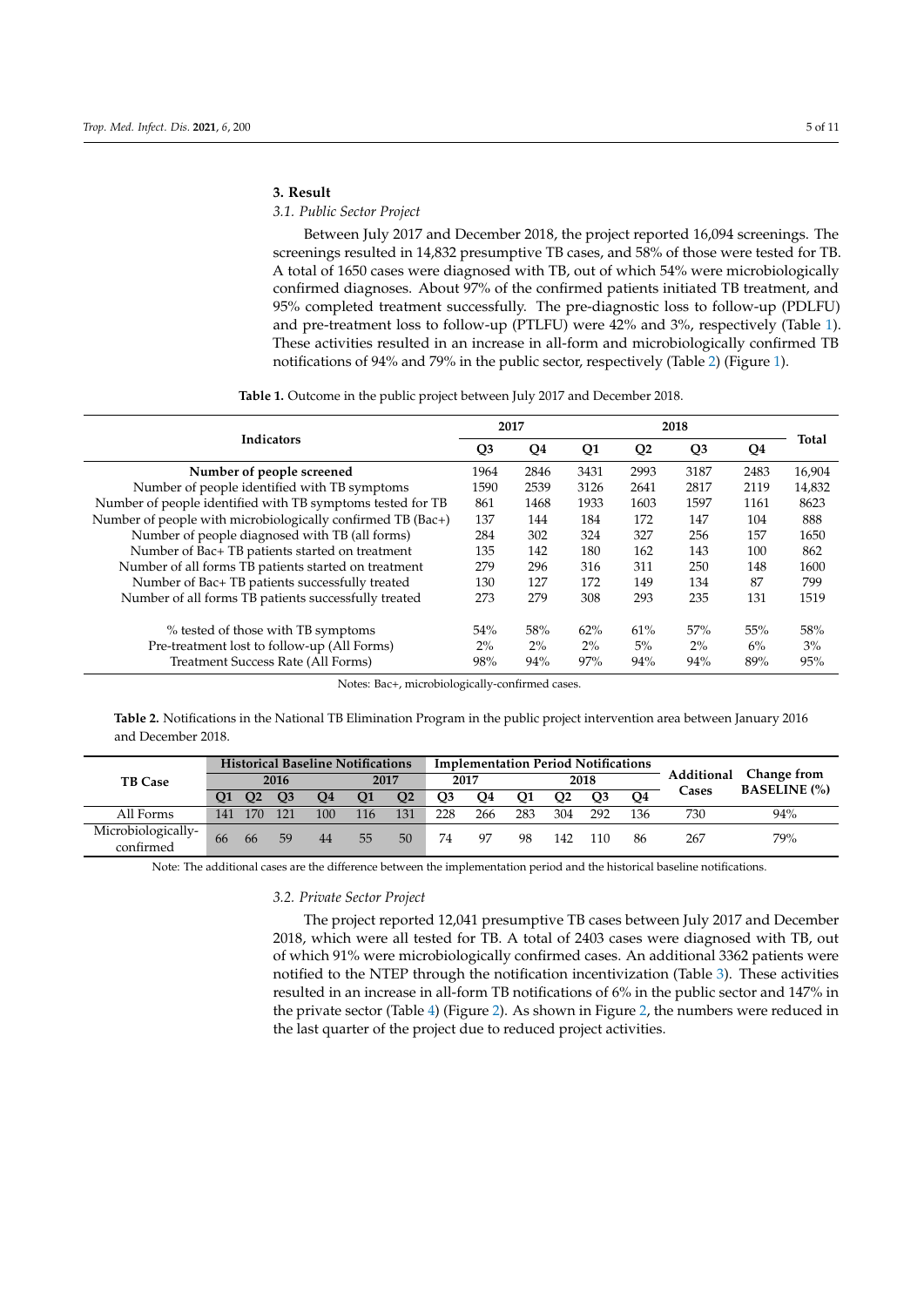



**Figure 1.** Graph of the notifications in the National TB Elimination Program in the public project intervention area between January 2016 and December 2018. Figure 1. Graph of the notifications in the National TB Elimination Program in the public project intervention area between January 2016 and December 2018. **Figure 1.** Graph of the notifications in the National TB Elimination Program in the public project intervention area between January 2016 and December 2018.

 $6$  of  $11$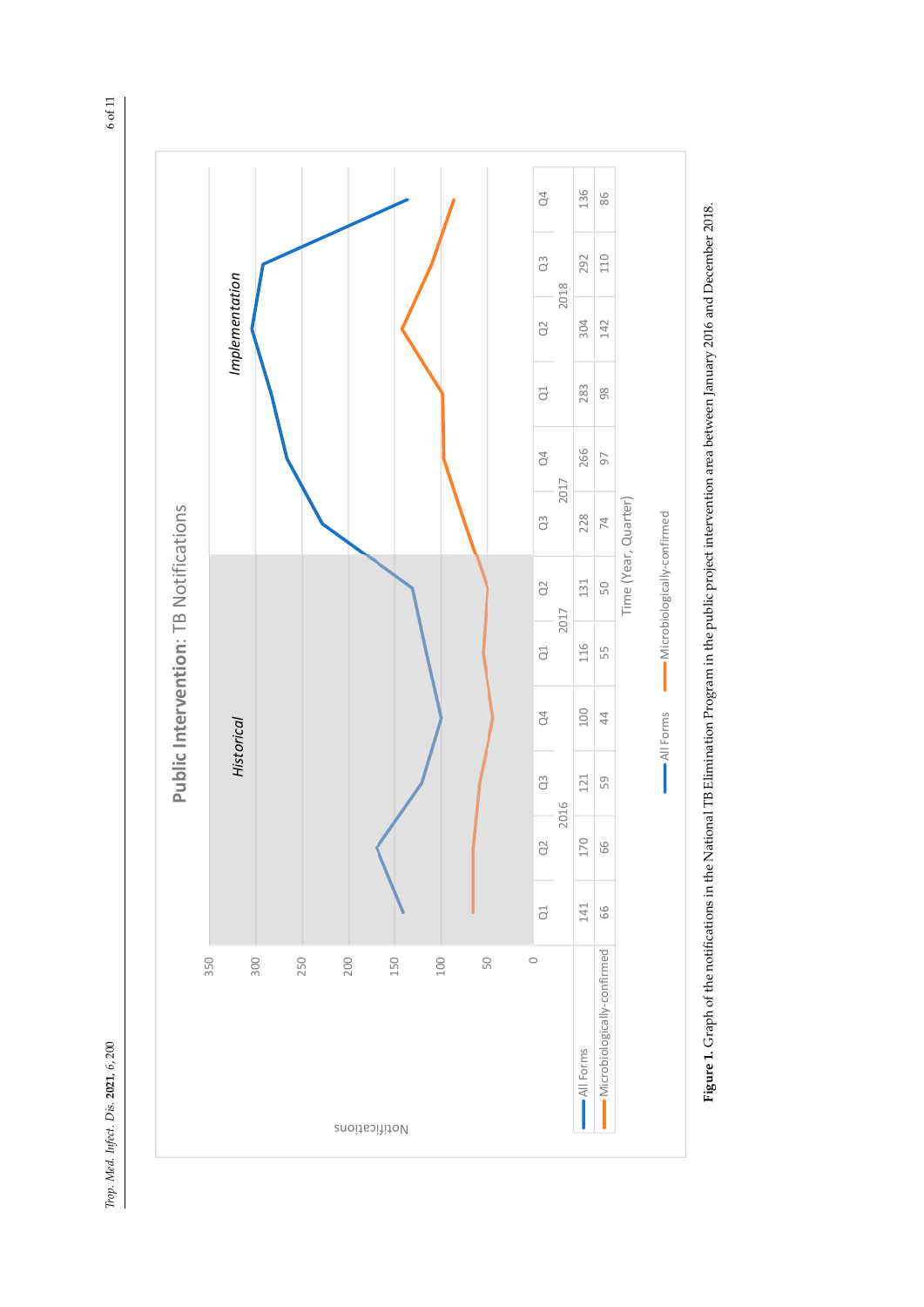



**Figure 2.** Graph of the notifications in the National TB Elimination Program in the private project intervention area between January 2016 and December 2018. Figure 2. Graph of the notifications in the National TB Elimination Program in the private project intervention area between January 2016 and December 2018. **Figure 2.** Graph of the notifications in the National TB Elimination Program in the private project intervention area between January 2016 and December 2018.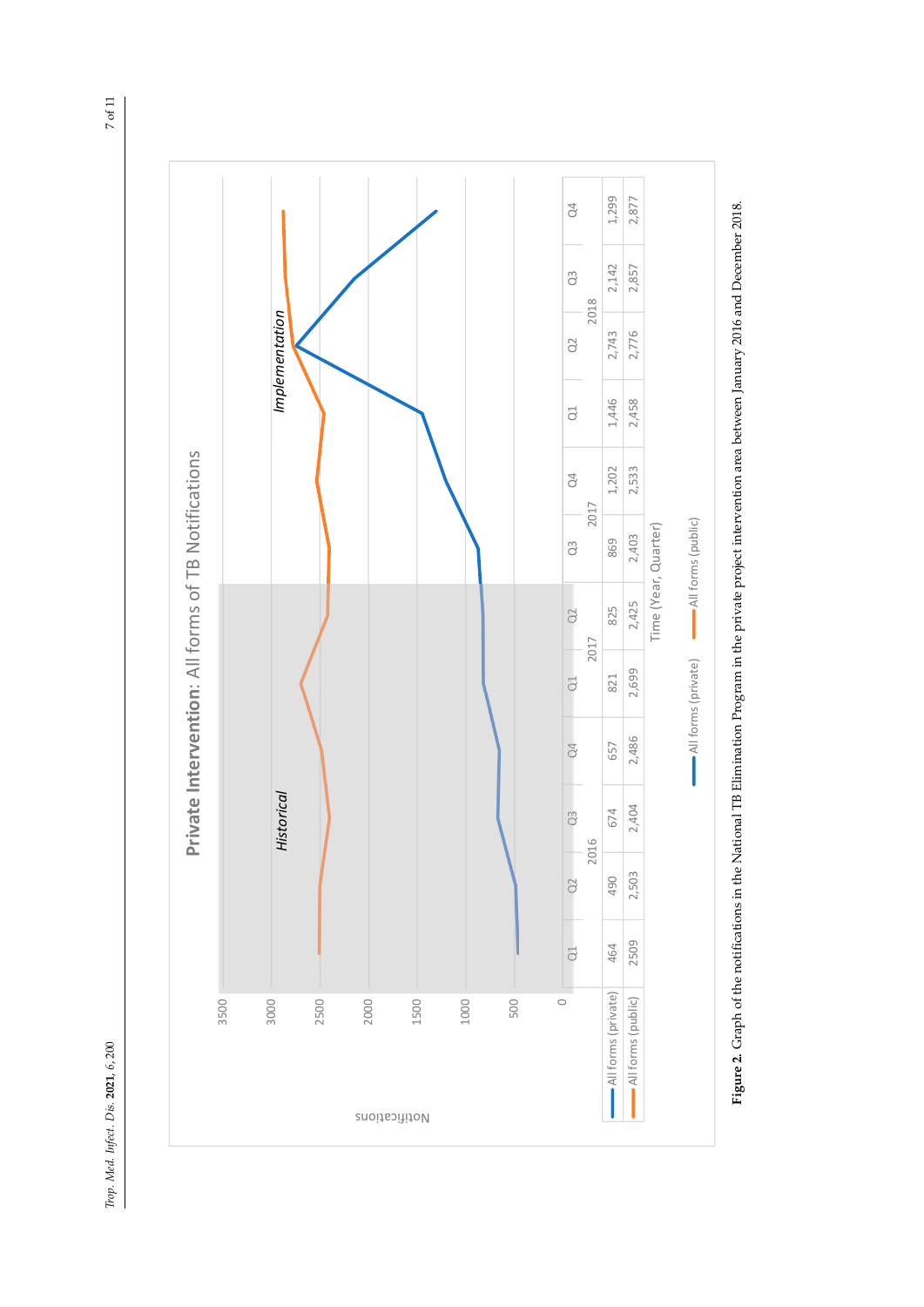|                                                             | Intervention   |                         |              |  |
|-------------------------------------------------------------|----------------|-------------------------|--------------|--|
| <b>Indicators</b>                                           | Diagnostic Hub | <b>Private Provider</b> | <b>Total</b> |  |
| Number of people identified with TB symptoms                | 12,041         |                         | 12,041       |  |
| Number of people identified with TB symptoms tested for TB  | 12,041         |                         | 12,041       |  |
| Number of people with microbiologically confirmed TB (Bac+) | 2193           | 947                     | 3140         |  |
| Number of people diagnosed with TB (all forms)              | 2403           | 3362                    | 5765         |  |
| Number of Bac+ TB patients started on treatment             | 2193           | 947                     | 3140         |  |
| Number of all forms TB patients started on treatment        | 2403           | 3362                    | 5765         |  |
| Number of Bac+ TB patients successfully treated #           | 891            | 168                     | 1059         |  |
| Number of all forms TB patients successfully treated #      | 1791           | 716                     | 2507         |  |
| % tested of those with TB symptoms                          | $100\%$        |                         | 100%         |  |
| Pre-treatment lost to follow-up (All Forms)                 | $0\%$          | $0\%$                   | $0\%$        |  |
| Treatment Success Rate (All Forms) <sup>#</sup>             | 75%            | 21%                     | 43%          |  |

**Table 3.** Outcomes in the private project disaggregated by intervention between July 2017 and December 2018.

Notes: Bac+, microbiologically confirmed cases. # The treatment success figures are incomplete, as the project ended before the treatment outcomes could be reported for all of the patients who initiated treatment. After the project ended, the patients still on the treatment continued their treatment under the supervision of their health provider.

**Table 4.** Notifications in the National TB Elimination Program in the private project intervention area between January 2016 and December 2018.

|                        | <b>Historical Baseline Notifications</b> |                |      |      |                |                |      |      |      | <b>Implementation Period Notifications</b> |                |      |            |                                    |
|------------------------|------------------------------------------|----------------|------|------|----------------|----------------|------|------|------|--------------------------------------------|----------------|------|------------|------------------------------------|
|                        | 2016                                     |                |      |      | 2017           |                | 2017 |      | 2018 |                                            |                |      | Additional | Change from<br><b>BASELINE</b> (%) |
|                        | Ο1                                       | O <sub>2</sub> | O3   | Q4   | Q <sub>1</sub> | Q <sub>2</sub> | Q3   | Q4   | Q1   | O <sub>2</sub>                             | O <sub>3</sub> | O4   | Cases      |                                    |
| All forms<br>(private) | 464                                      | 490            | 674  | 657  | 821            | 825            | 869  | 1202 | 1446 | 2743                                       | 2142           | 1299 | 5770       | 147%                               |
|                        |                                          |                |      |      |                |                |      |      |      |                                            |                |      |            |                                    |
| All forms<br>(public)  | 2509                                     | 2503           | 2404 | 2486 | 2699           | 2425           | 2403 | 2533 | 2458 | 2776                                       | 2857           | 2877 | 878        | 6%                                 |

Note: The additional cases are the difference between the implementation period and historical baseline notifications.

#### **4. Discussion**

Our results show that CHWs acting as patient navigators improved TB care in both public and private sector TB projects in India. The notifications increased substantially in both projects: 94% for all-form TB in the public project and 147% in the private project. Furthermore, the treatment initiation rate was high in both projects: 97% for all-form TB in the public and 100% in the private project. The corresponding initiation rates for patients in 2018 in the routine project were 93% and 100%, respectively [29]. While the two projects sustained the high treatment initiation rates with substantially higher notifications, the role of CHWs in the overall quality of TB care is also valuable.

A person-centered TB care paradigm entails actively acknowledging and addressing the needs of people who require TB care. While a hospital-based model of care recognizes the needs within a clinical setting, it is oblivious to the challenges faced outside of the hospital, which can adversely affect the access to and quality of TB care. In this context, the novel patient navigation approach showed in this paper aimed to solve the social and structural problems restricting quality TB care. Our innovation illustrates the feasibility of a CHW-led patient navigation program with promising results, as well as its applicability in high-burden, low-resource settings. The projects illustrate the utility of connecting various stakeholders in the TB care continuum. CHW's connection to people with presumptive TB helps in accessing care and improves their experience. Similarly, connecting private providers to testing facilities improves the quality of care and patient experience.

Previous studies have also highlighted the potential of CHWs in improving TB care through improved case detection, improved linkage to care and improved treatment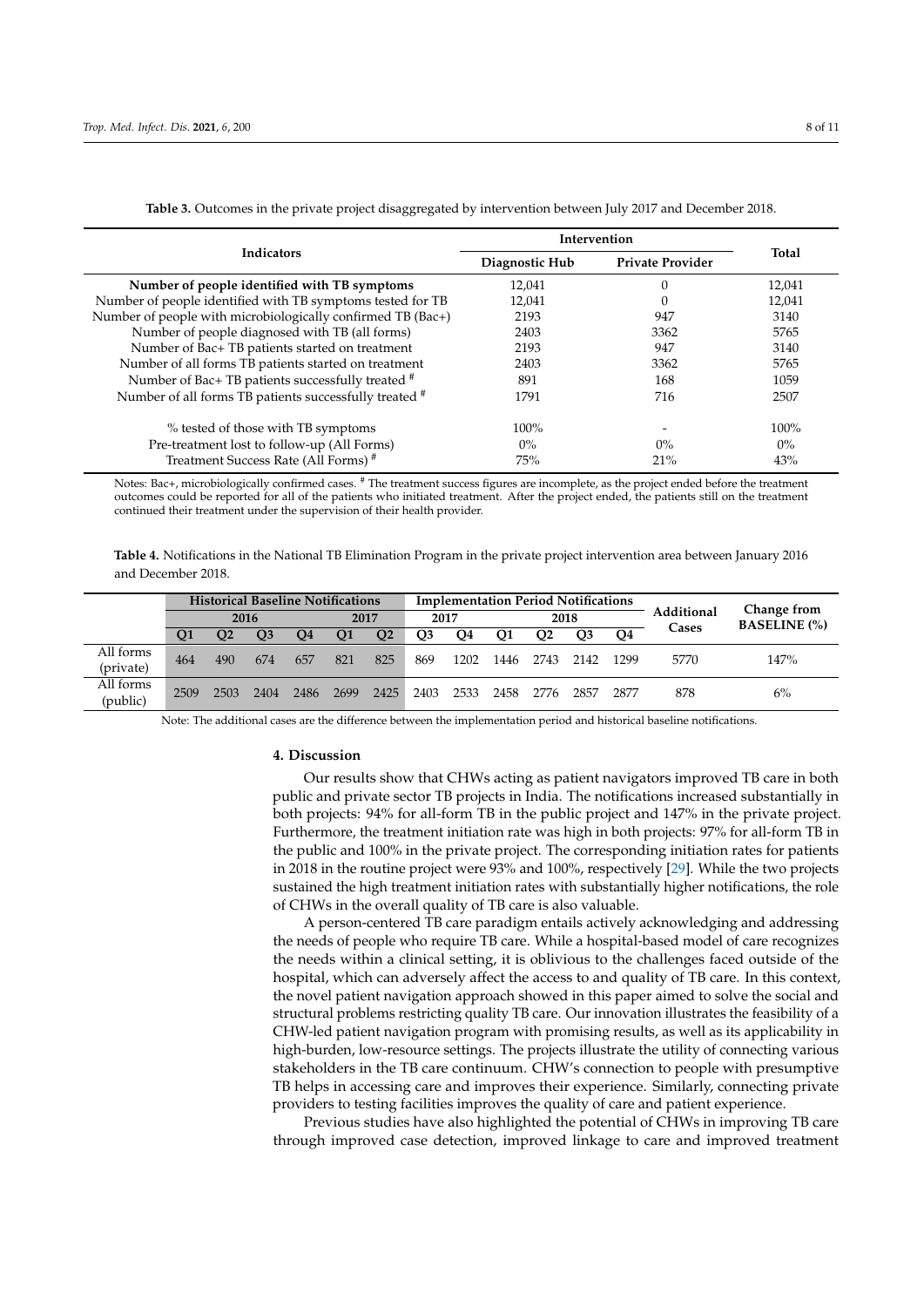support [22]. In these studies, the CHWs in fact act as patient navigators to a large extent, as the CHWs in our projects did. In the public project, ASHAs encouraged the presumptive TB patient and their family to undergo the diagnostics by assuring them of their support, and addressed the stigma associated with TB and its testing. She accompanied the presumptive patients through the diagnostic process by assisting them in out-patient registration and being seen by the physician. After the TB diagnosis, she counseled the patient and the family, and started the treatment at their home itself. During the treatment, they made regular home visits to deliver drugs and ask after the patient's health. They also monitored the adherence and adverse effects on such visits. As in the diagnosis stage, the ASHAs ensured adverse effect management and follow-up examination at the health facility.

In the private sector project, the CHWs followed the patient through the diagnostic process and supported the private providers administratively. They counseled the people with presumptive TB to undergo testing for TB. They also accompanied patients to the designated diagnostic hub for testing and facilitated in the sputum sample collection. After a TB diagnosis and subsequent treatment initiation, the CHW counseled the patient by phone on the importance of adherence to the prescribed treatment. Finally, they followedup with the patient on monthly calls to monitor adherence and enquire after their health.

Patient navigators have proven their success in increasing participation in screening programs and subsequent follow-up care events [16]. It is in fact not surprising that a similar approach in TB care is also successful, given the challenges patients face [5].

The patient navigation role worked insufficiently in the public project in ensuring that all people with TB symptoms were tested for TB, which occurred in only 58% of those with symptoms (Table 1). Apart from the people who considered that their symptoms had improved after the screening, and hence testing was not necessary, a study by the project found that people considered misinformation and stigma, deficient family and health provider support, transport challenges and poor services in the public health system as major challenges to go through the diagnostic process [14]. This shows that some people need more than a supportive patient navigator to navigate the health system.

The lessons learned from our projects were the need for the continuous training and supervision of the CHW, the recognition of the CHWs' contribution in the form of incentives, and a continued interaction with the providers both in the public and private sectors. Our projects demonstrate a pathway for integrating patient navigation into the national TB program using existing CHW in the health system. Utilizing the existing human resource enhances the feasibility of a wide-scale implementation with minimal overheads. In fact, ASHAs—as CHWs—have a pivotal role in assisting patients in accessing TB services and improving their experience in the public project. Their contribution is corroborated by the drop in notifications in quarter four of 2018, resulting from a state-wide strike of ASHAs (Figure 1). Furthermore, our previous research from the same project has shown that involving CHWs like ASHAs in the TB project doesn't affect their performance in other duties [30].

Patient navigation programs can be human resource intensive, thereby raising concerns around their sustainability considering the already-stretched budgets of TB programs in low-resource settings. There are two considerations in this aspect. First, the costeffectiveness estimates from such programs will inform of their overall utility. Considering the societal perspective, these programs avert future costs by diagnosing and treating people with active TB whose health may worsen in the absence of prompt treatment, in addition to preventing new TB cases arising out of continued transmission. Second, national programs can consider leveraging already-existing human resources within the broader public health system, like ASHAs, thereby reducing the demand for additional resources.

A strength of our study is that it occurred in the actual world and has a good potential to reflect reality. At the same time, this is a limitation, as other factors may have contributed to the results. However, given the wealth of evidence of the role of patient navigators, we consider this limitation a minor one.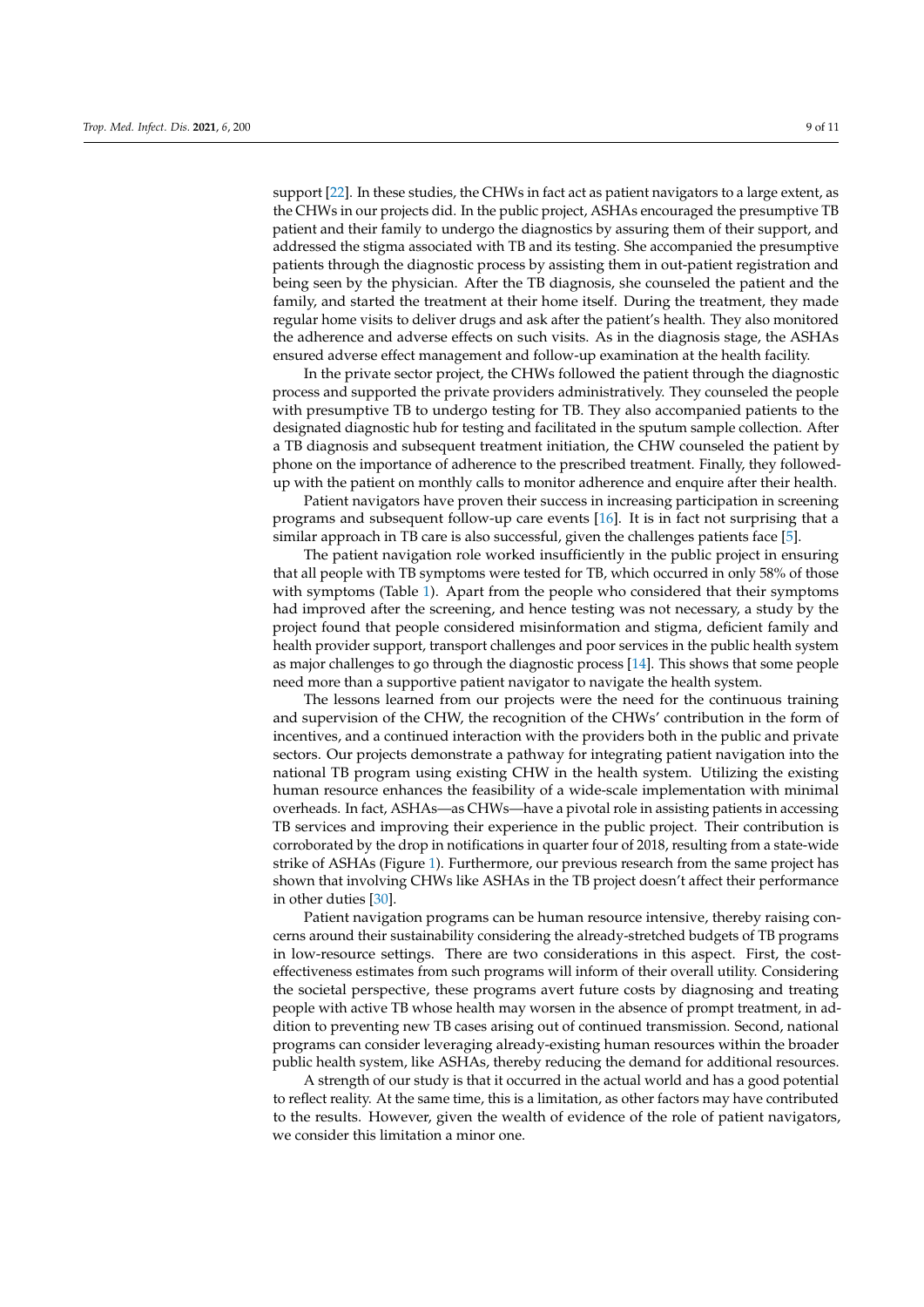In summary, we conclude that patient navigation is an innovative approach to improve TB program performance, and we encourage the national TB program to consider involving people in this role, whether that is an existing cadre such as the ASHAs or dedicated people with an adequate incentive. Important conditions—such as the training, supervision and continued engagement of providers, and sufficient funding—are crucial for successful implementation. In India, ensuring that people who start the TB care process finish this process can contribute significantly to the identification of the missing TB patients.

**Author Contributions:** Conceptualization of the intervention: T.G., V.P., J.P.C., A.S., M.B. (Manish Bhardwaj); Project administration and resources: T.G., V.P., M.B. (Manish Bhardwaj); Conceptualization of the study: T.G., V.P., M.B. (Miranda Brouwer); Data collection: T.G., V.P.; Data analysis and interpretation: T.G., V.P., M.B. (Miranda Brouwer); Writing—original draft: T.G., V.P., M.B. (Miranda Brouwer); Writing—review and editing: T.G., V.P., J.P.C., A.S., M.B. (Manish Bhardwaj), M.B. (Miranda Brouwer). All authors have read and agreed to the published version of the manuscript.

**Funding:** Both of the projects were supported by the Stop TB Partnership's TB REACH initiative, and were funded by the Government of Canada and the Bill and Melinda Gates Foundation. Neither funder had any role in the study.

**Institutional Review Board Statement:** We obtained permissions from the National TB Elimination Program and the government health departments to implement the intervention, and to use the data for the analysis and dissemination of the results. Furthermore, we used only the aggregate indicators and project reports for our analysis. Therefore, we didn't seek separate ethics approval. Identifiable or individual patient information was neither available in the data nor used in this study.

**Informed Consent Statement:** Not applicable.

**Data Availability Statement:** All of the data used for the analysis is available in the paper.

**Acknowledgments:** We thank the National TB Elimination Program for their support, and for providing the notification data. We acknowledge the efforts of the Accredited Social Health Activists and other community health workers, and the project teams at Innovators In Health and TB Alert India. We presented the abstract at the 51st Union World Conference on Lung Health 2020, and thank the audience for their comments.

**Conflicts of Interest:** The Stop TB Partnership appointed Miranda Brouwer as the monitoring and evaluation reviewer for both projects, which allowed her to provide her intimate knowledge of the results during the project implementation. The other authors declare no conflict of interest.

### **References**

- 1. World Health Organization. *Global Tuberculosis Report 2019*; Global TB Report; World Health Organization: Geneva, Switzerland, 2019; ISBN 978-92-4-156571-4.
- 2. Cazabon, D.; Alsdurf, H.; Satyanarayana, S.; Nathavitharana, R.; Subbaraman, R.; Daftary, A.; Pai, M. Quality of Tuberculosis Care in High Burden Countries: The Urgent Need to Address Gaps in the Care Cascade. *Int. J. Infect. Dis.* **2017**, *56*, 111–116. [\[CrossRef\]](http://doi.org/10.1016/j.ijid.2016.10.016)
- 3. Odone, A.; Roberts, B.; Dara, M.; van den Boom, M.; Kluge, H.; McKee, M. People- and Patient-Centred Care for Tuberculosis: Models of Care for Tuberculosis. *Int. J. Tuberc. Lung Dis.* **2018**, *22*, 133–138. [\[CrossRef\]](http://doi.org/10.5588/ijtld.17.0608) [\[PubMed\]](http://www.ncbi.nlm.nih.gov/pubmed/29506609)
- 4. George, M. The Fragmentation and Weakening of Institutions of Primary Healthcare. *Econ. Polit. Wkly.* **2020**, *55*, 7.
- 5. Yellapa, V.; Devadasan, N.; Krumeich, A.; Pant Pai, N.; Vadnais, C.; Pai, M.; Engel, N. How Patients Navigate the Diagnostic Ecosystem in a Fragmented Health System: A Qualitative Study from India. *Glob. Health Action* **2017**, *10*, 1350452. [\[CrossRef\]](http://doi.org/10.1080/16549716.2017.1350452)
- 6. Engel, N.; Ganesh, G.; Patil, M.; Yellappa, V.; Pant Pai, N.; Vadnais, C.; Pai, M. Barriers to Point-of-Care Testing in India: Results from Qualitative Research across Different Settings, Users and Major Diseases. *PLoS ONE* **2015**, *10*, e0135112. [\[CrossRef\]](http://doi.org/10.1371/journal.pone.0135112) [\[PubMed\]](http://www.ncbi.nlm.nih.gov/pubmed/26275231)
- 7. Storla, D.G.; Yimer, S.; Bjune, G.A. A Systematic Review of Delay in the Diagnosis and Treatment of Tuberculosis. *BMC Public Health* **2008**, *8*, 15. [\[CrossRef\]](http://doi.org/10.1186/1471-2458-8-15)
- 8. Bhatnagar, H. User-Experience and Patient Satisfaction with Quality of Tuberculosis Care in India: A Mixed-Methods Literature Review. *J. Clin. Tuberc. Mycobact. Dis.* **2019**, *17*, 100127. [\[CrossRef\]](http://doi.org/10.1016/j.jctube.2019.100127) [\[PubMed\]](http://www.ncbi.nlm.nih.gov/pubmed/31788569)
- 9. Mukerji, R.; Turan, J.M. Challenges in Accessing and Utilising Health Services for Women Accessing DOTS TB Services in Kolkata, India. *Glob. Public Health* **2020**, 1–12. [\[CrossRef\]](http://doi.org/10.1080/17441692.2020.1751235) [\[PubMed\]](http://www.ncbi.nlm.nih.gov/pubmed/32290773)
- 10. Oxlade, O.; Murray, M. Tuberculosis and Poverty: Why Are the Poor at Greater Risk in India? *PLoS ONE* **2012**, *7*, e47533. [\[CrossRef\]](http://doi.org/10.1371/journal.pone.0047533) [\[PubMed\]](http://www.ncbi.nlm.nih.gov/pubmed/23185241)